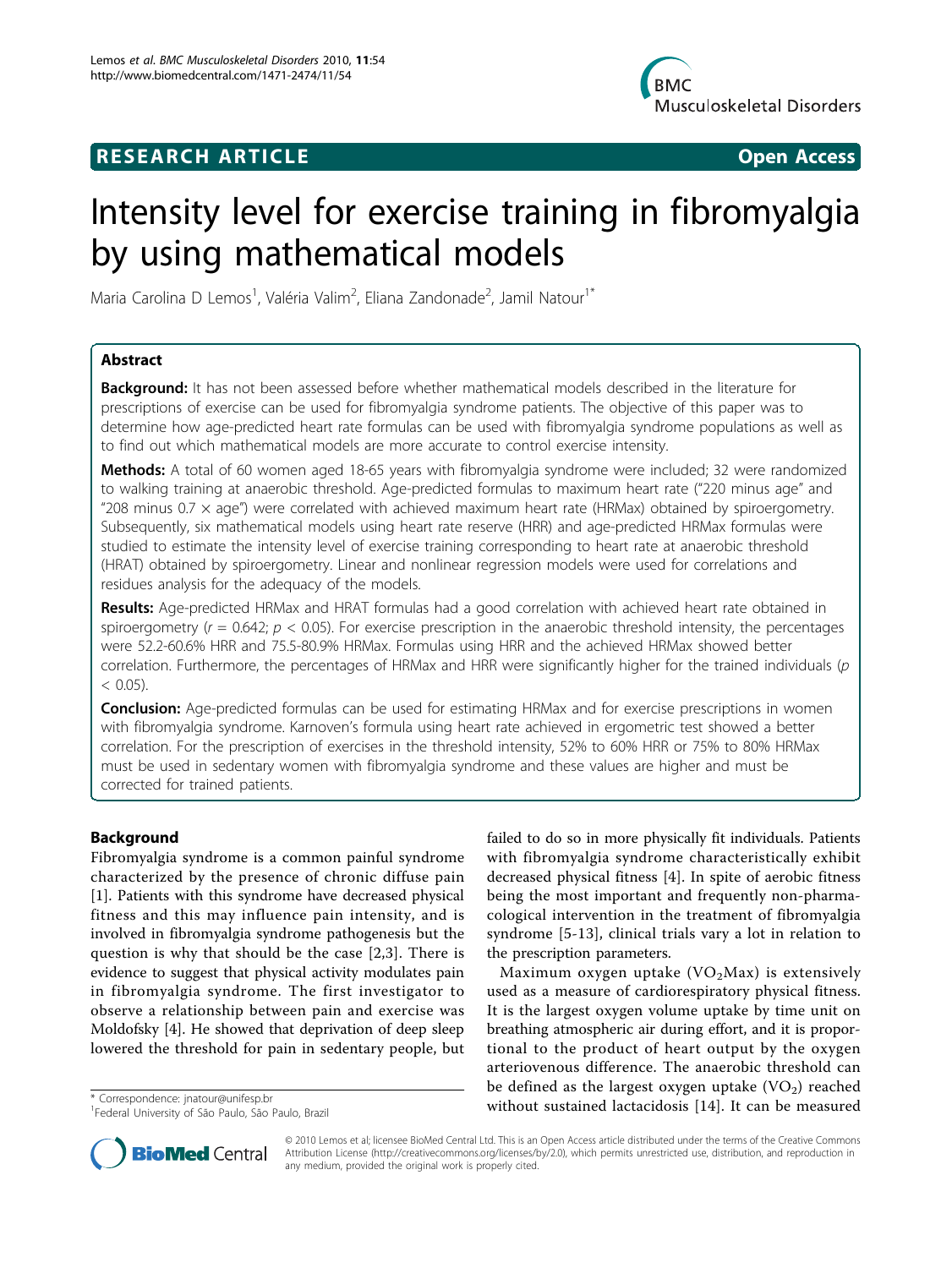either directly by lacticemia dosage or indirectly by analysis of expired gases. In this case it is called ventilatory anaerobic threshold. The aerobic-anaerobic transition may serve as a basis for individually assessing endurance performance as well as for prescribing intensities in endurance training. This model consists of two typical breakpoints that are passed during incremental exercise: the intensity at which blood lactate concentration begin to rise above baseline levels and the highest intensity at which lactate production and elimination are in equilibrium (maximal lactate steady state) [[15](#page-4-0)]. Ventilatory anaerobic threshold oxygen uptake  $(VO<sub>2</sub>AT)$  or anaerobic threshold, although used less than  $VO<sub>2</sub>Max$ , is also a good physical fitness indicator, and it has the advantage of not being maximum effort dependent, i.e., it does not depend on the individual's will to cooperate, like fibromyalgia or patients with cardiovascular disease [[16\]](#page-4-0). It seems to be more influenced by training than  $VO<sub>2</sub>Max$ and represents a safer intensity for exercise.

Training in anaerobic threshold intensity is considered moderate and corresponds to approximately 60-70% of the maximum heart rate (HRMax) in healthy people [[17](#page-4-0)]. Anaerobic threshold is considered to be the gold standard to exercise prescription for healthy and welltrained people. In spite of being unfit, it was demonstrated that physical activities in the anaerobic threshold intensity is well tolerated and efficient in the fibromyalgia syndrome [[12](#page-4-0),[13](#page-4-0)] and should be used to exercise prescription and to assess aerobic fitness in fibromyalgia syndrome since these patients do not achieve maximal test [[2](#page-4-0)].

Spiroergometric test allows the achievement of  $VO<sub>2</sub>$ and heart rate (HR) values. This is also a less invasive test to identify the anaerobic threshold. However, in clinical practice, it is not always possible to perform ergometric or spiroergometric test. Hence, mathematical formulas are widely used in exercise prescriptions [[17\]](#page-4-0).

For a long time, there has been a search for the formula to estimate the HRMax and with the objective of making the prescription of physical activity more feasible. Fox III (1971) formulated the HRMax predicted for the age, based on metabolic equivalents used in some activities. Perhaps because of its easy application and memorization, the formula "220 - age" was instituted as one of the most applied formulas to calculate the HRMax and the prescription of physical activity in a health population [[18](#page-4-0)-[22\]](#page-5-0). A meta-analysis by Robergs and Landwehr (2002) included all studies conducted until 2002 and obtained the formula "208.754 - 0.734 × age" [[23\]](#page-5-0). This result is close to the model obtained for another meta-analysis in 2001: "HRMax = 208 - 0.7 × age" [\[24\]](#page-5-0). The Karvonen's formula [[25\]](#page-5-0) has been used to calculate HR of training, especially for athletes and cardiac patients [\[26-29\]](#page-5-0). This formula use percentage of heart rate reserve (HRR) to determine exercise intensity level (HR of training).

These mathematical models were tested in general healthy population, but not for fibromyalgia syndrome patients. Patients with fibromyalgia display dysautonomia [[30-32](#page-5-0)], acute basal heart rate, and low HRMax heart rate even after being trained [\[12\]](#page-4-0). Taking into consideration that basal heart rate (HRB) and response to training is altered in these patients, it is necessary to assess whether these mathematical models described in the literature are suitable for prescriptions of exercise for fibromyalgia syndrome patients.

Thus, the objective of this paper was to determine how age-predicted heart rate formulas can be used with fibromyalgia syndrome populations as well as to find out which mathematical models are more accurate to control exercise intensity.

#### Methods

#### **Patients**

This is an experimental study for which the original data were obtained for reanalysis from "Aerobic Fitness Effects in Fibromyalgia" research database [\[12](#page-4-0)] including analysis from 60 sedentary women, from the rheumatology outpatient clinic of the Federal University of São Paulo, between 18 and 65 years of age, who met the American College of Rheumatology - ACR 90 Criteria for Classification of Fibromyalgia Syndrome [[1](#page-4-0)]. Patients with cardiorespiratory diseases, cardiac symptoms, hypertension, diabetis, neurological disorders, body mass index greater than 35, hypothyroidism, or other rheumatic diseases were excluded. Physical exam including blood pressure, and basal electrocardiogram were normal. All patients were newly diagnosed and had never had previous treatment. Only acetaminophen was allowed as rescue medication. Women without regular physical training for the last 3 months were classified as sedentary.

Thirty-two patients were randomized according to the sequence arrival to supervised walking training, thrice a week, for 45 min duration for 20 weeks. The gold standard for intensity-level prescription was the heart rate at anaerobic threshold (HRAT) obtained by spiroergometric test. Heart rate was monitorized during the exercise program.

The patients were evaluated by a blinded investigator at the beginning and after 20 weeks (end of exercise program). All the patients read and signed the consent terms. The institution's Ethics Committee approved the study (protocol number 0463/05).

#### Treadmill test

All the patients underwent an increasing load protocol on the treadmill, with a maximum duration of 13 min [[2](#page-4-0)].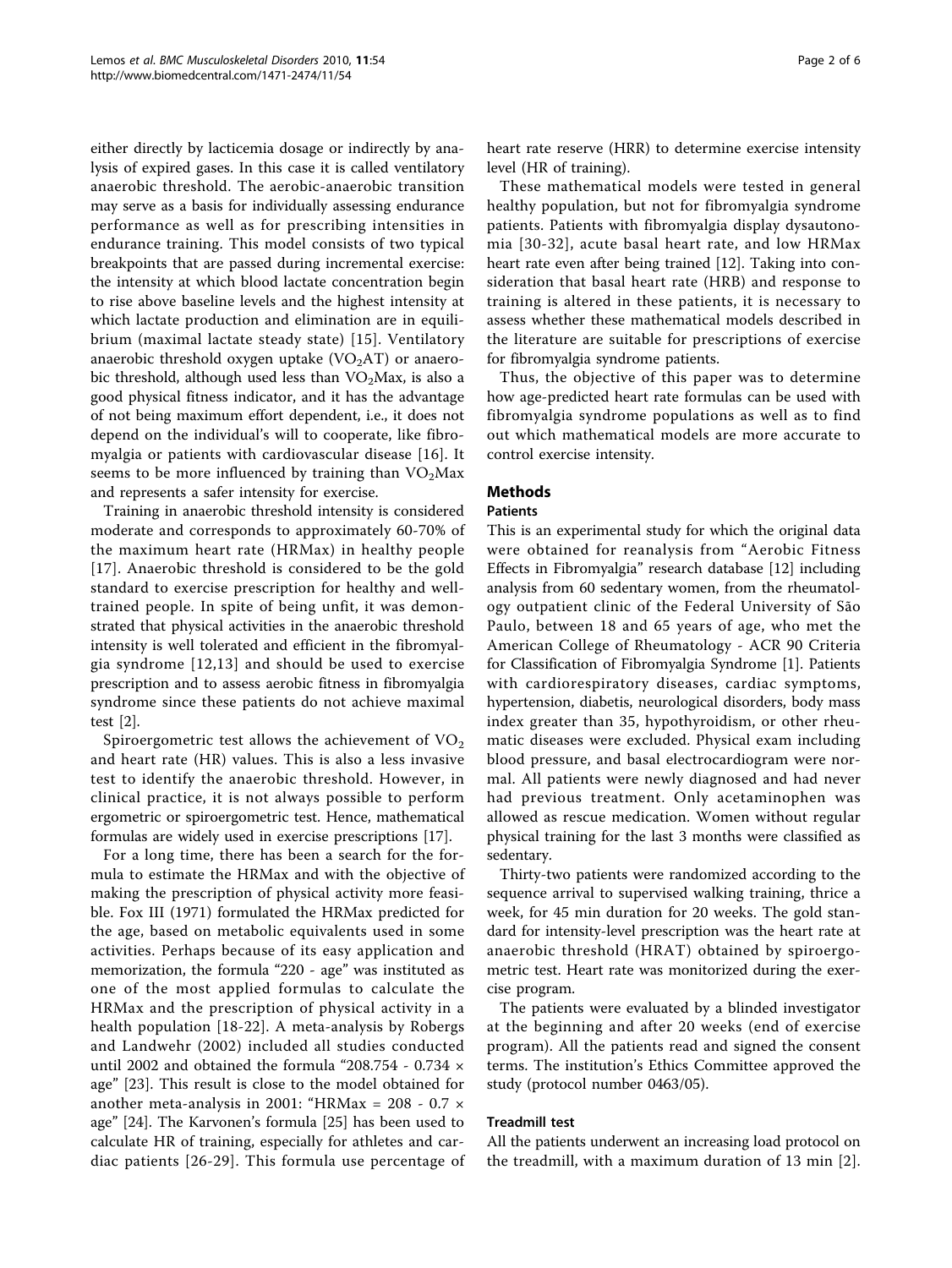Analysis of expired gas was performed by a computerized metabolic system Vista Mini-CPX (Vacumed, USA). The spiroergometry was evaluated by a blinded investigator. The anaerobic threshold was determined by using the slope point on the curve of the oxygen ventilatory equivalent (VE/VO<sub>2</sub>). The HR at the end of each stage and the HRMax were monitored and recorded through a frequencymeter [\[12\]](#page-4-0).

# Formulas Correlation

First, the HRMax estimated by "220 - age" and "208 -  $0.7 \times age$ " formulas were correlated with achieved HRMax obtained by spiroergometry. Specific model to fibromyalgia syndrome patients was calculated by regression analysis and was correlated with the achieved and age-predicted HRMax.

Subsequently, we obtained the ideal percentage that should be inserted into the six mathematical models to estimate the HRAT that is considered as the best parameter for intensity-level prescription. These six models used HRMax achieved at the end of the maximal effort or age-predicted HRMax and Karvonen's formula.

The models 1 and 3 used the achieved HRMax in the spiroergometric test. The models 2 and 4 used the HRMax predicted by "220 - age" formula. The models 5 and 6 used HRMax estimated by "208 - 0.7  $\times$  age" formula. Three models (1, 2, and 5) used the Karvonen's formula [[24](#page-5-0)] that estimates the HR of training, also taking into account HRB: "HR of training =  $HRB + %$  $(HRMax - HRB)^{u}$ .

The HRMax percentage or the HRR percentage corresponding to HRAT was identified and calculated for each mathematical model.

To evaluate whether all models can be used in fibromyalgia syndrome fit patients, the 32 individuals who underwent walking training were reassessed after 20 weeks of exercise. Data before and after training were compared.

# Statistical Analysis

The correlations between HRAT and HRMax measured by spiroergometric test and HRMax estimated by the mathematical models were studied using linear and nonlinear regression models. Residues analysis was used to verify model adequacy.

Linear models analysis (3, 4, and 6) included linear regression, Hypothesis Tests, Confidence Intervals, F-test and Student'<sup>s</sup> t-test. Statistical significance was set at 5%. For the non linear models analysis (1, 2, and 5) and to compare all the models, the residues analysis was used and the dispersion graphs were presented showing the observed value on the Y axis and the estimated value on X axis. The Statistical Package for the Social Sciences (SPSS), releases 8.0 was used for the calculations.

## Results

Patients were homogenous to age  $(46 \pm 11.12 \text{ years old})$ and body mass index  $(27 \pm 5.02 \text{ kg/m}^2)$ . Formulas to estimate the HRMax = 220 - age  $(r = 0.642; p < 0.01)$ and HRMax = 208 - 0.7  $\times$  age ( $r = 0.642$ ;  $p < 0.01$ ) had good correlation with the HRMax achieved in spiroergometric test.

Specific formula to fibromyalgia syndrome patients was obtained: "HRMax =  $209 - 0.85 \times age$ ". There is a good correlation between this specific formula for fibromyalgia and "220 - age" and "208 - 0.7  $\times$  age" ( $r =$ 0.642;  $p < 0.05$ ) (Figure 1).

Tested mathematical models to calculate HRAT are presented in Table [1](#page-3-0). The percentage of HRMax or the percentage of HRR corresponding to HRAT to each mathematical model is also demonstrated in Table [1](#page-3-0).

There was a correlation between the achieved and estimated HRAT. All the linear models (3, 4, and 6) presented high coefficient ( $R^2 > 0.98$ , adjusted  $R^2 > 0.98$ ,  $p < 0.001$ ). All the non-linear models (1, 2, and 5) were well adjusted.

The percentage of HRMax to obtain HRAT was 80.9% for achieved HRMax, 75.5% for HRMax estimated by formula "208 - 0.7  $\times$  age" and 76.2% for the formula "220 - age". The percentage of HRR was 60.60% using achieved HRMax, 52.19% using "208 - 0.7  $\times$  age", and 53.04% using "220 - age".

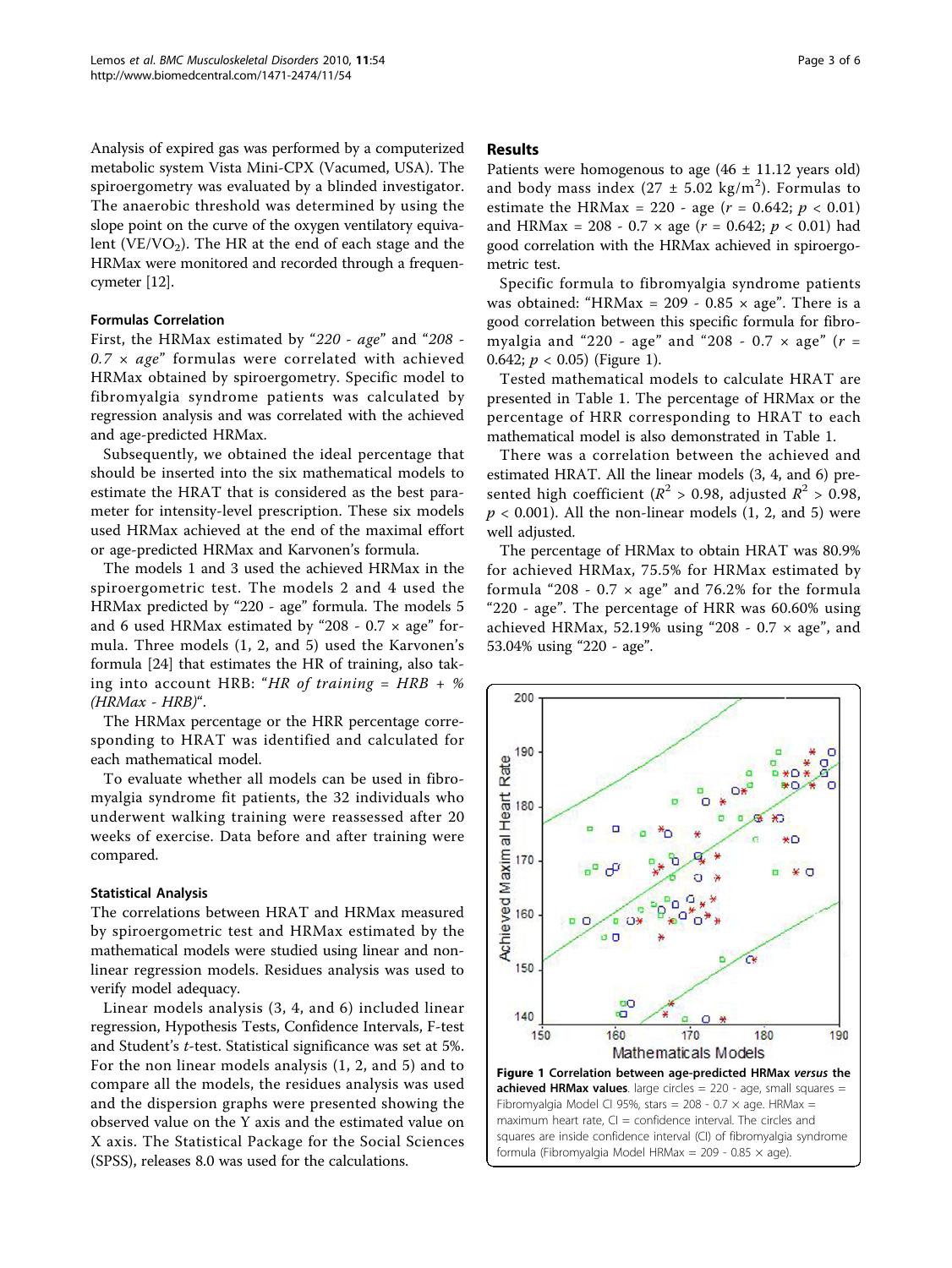<span id="page-3-0"></span>Table 1 Synthesis of the tested mathematical models with ideal percentage for intensity-level, mean and standard deviation for residuals analysis.

| Model         | <b>Result of Estimation</b>                      | Mean           | SD      |
|---------------|--------------------------------------------------|----------------|---------|
|               | $HRAT = HRB + 60.60\%$ (HRMax<br>achieved - HRB) | $-4.393E - 02$ | $1002*$ |
| $\mathcal{P}$ | HRAT = HRB + 53.04% (HRMax <sup>a</sup> - HRB)   | 0.2675         | 13.35   |
| Β             | $HRAT = 80.90\% HRMax$ achieved                  | 0.2141611      | 11.19   |
| 4             | $HRAT = 7620\% HRMax^a$                          | 0.1594360      | 11 04   |
| 5             | HRAT = HRB + 52.19% (HRMax <sup>b</sup> - HRB)   | 3.015F-02      | 12.98   |
| 6             | HRAT = $75.50\%$ HRMax <sup>b</sup>              | 7.760F-02      | 1398    |

 $H + H<sub>AT</sub>$  = heart rate at aerobic threshold,  $H$ RB = basal heart rate,  $H$ RMax = maximum heart rate, HRMax<sup>a</sup> = (220 - age); HRMax<sup>b</sup> = (208 - 0.7  $\times$  age). \*Lower SD indicates better model. The sequence of better models were 1>3>5>2>6>4.

Residuals analysis showed that the best adjusted mathematical model was model 1, followed by models 3, 5, 2, 6, and 4. Table 1 presents the means and standard deviations that were calculated for this analysis. The best model should have minor SD.

After training patients significantly improved fitness as demonstrated by  $VO<sub>2</sub>Max$  increase and  $VO<sub>2</sub>$  at anaerobic threshold increase [[12](#page-4-0)]. Comparisons between the models before and after the fitness program showed that HRAT was greater after fitness than before, with a statistical significance. Thus, the percentages of HRMax and HRR were higher for trained fibromyalgia women. Table 2 presents the percentages of HRMax and HRR for sedentary and fitness (after 20 weeks of training) fibromyalgia patients.

#### Discussion

This study has demonstrated that published formulas to estimate HRMax and HRR can be used for fibromyalgia syndrome patients. The validation of the published

Table 2 Percentage used in the mathematical models to estimate intensity-level exercise in fibromyalgia.

| Model | Sample         | Percentage (%) | IL CI95% (%) | SL CI95% (%) |
|-------|----------------|----------------|--------------|--------------|
| 1     | Sedentary      | 60.60          | 57.18        | 64.02        |
|       | <b>Fitness</b> | 74.15          | 70.69        | 77.60        |
| 2     | Sedentary      | 53.04          | 48.99        | 57.10        |
|       | Fitness        | 73.07          | 68.78        | 77.36        |
| 3     | Sedentary      | 80.90          | 79.30        | 82.00        |
|       | <b>Fitness</b> | 86.00          | 84.20        | 87.00        |
| 4     | Sedentary      | 76.20          | 74.10        | 78.00        |
|       | <b>Fitness</b> | 85.40          | 82.90        | 87.00        |
| 5     | Sedentary      | 52.19          | 48.32        | 56.06        |
|       | <b>Fitness</b> | 71.37          | 67.28        | 75.47        |
| 6     | Sedentary      | 75.50          | 73.50        | 77.00        |
|       | Fitness        | 84.40          | 82.00        | 86.00        |

 $IL = inferior limit, SL = superior limit, CI = confidence interval, statistically$ different at 5%

formulas to this specific population and the demonstration of the appropriate percentage to be used in these formulas to obtain intensity level at anaerobic in sedentary or fit patients with fibromyalgia will facilitate the exercise prescription in daily clinical practice by doctors, physiotherapists and physical instructors.

In order to achieve aerobic threshold intensity for training fibromyalgia syndrome patients, percentage inserted to formulas should be corrected to this population. And also, fitness fibromyalgia syndrome patients should be prescribed using higher percentages of HRMax and HRR.

Another important contribution of this study was to show which percentage to HRMax and HRR should be used in each formula to prescribe exercise on that intensity-level corresponding to HRAT. These percentages differ a little from those used in general population and suffer a lot of changes in trained patients [[16](#page-4-0)] and hence, they have to be adjusted.

The achieved HRMax was better than the estimated HRMax, because it is more reliable, while HR is individual and influenced by aerobic fitness, pain intensity, and dysautonomia [[33](#page-5-0)]. This study has also demonstrated that HRR is superior when compared with HRMax to indicate HR of training. Hence, HRB rate seems to be important in fibromyalgia syndrome exercise prescription. In fibromyalgia syndrome, the HRB was observed to be higher when compared with normal sedentary even in healthy subjects [[13\]](#page-4-0).

Age-predicted HRMax also showed good results, but "208 - 0.7  $\times$  age" formula [\[24\]](#page-5-0) was better than "220 age" formula [[19\]](#page-4-0), probably because the first was obtained in meta-analysis. Age is an important factor determining the formula composition, and it is a prediction factor to HRMax, HRB, and HRAT [[34,35](#page-5-0)].

This study demonstrated that the intensity level corresponding to HRAT was 52-60% HRR and 75-80% HRMax. According previous studies the intensity level for exercise training was 60% HRR and 70-85% HRMax [[21,](#page-4-0)[26,27](#page-5-0),[36](#page-5-0)-[39\]](#page-5-0).

Obtained percentages are higher than the American College of Sports Medicine recommendation (40-49% HRR and 55-64% HRMax) to sedentary [[17](#page-4-0)]. This may be owing to the fact that patients with fibromyalgia do not take maximum effort and HRmax is underestimated. In other words, HRAT is closer to the achieved HRMax in the test, when compared with the normal subjects.

This study demonstrated that the prescription percentages using achieved HRMax by spiroergometry were higher than the age-predicted HRMax formulas ("220 age" and "208 - 0.7  $\times$  age"). According to a Brazilian research on the comparison between the intensity-level training through ergometric test, spiroergometric test, and age-predicted HRMax in healthy population, the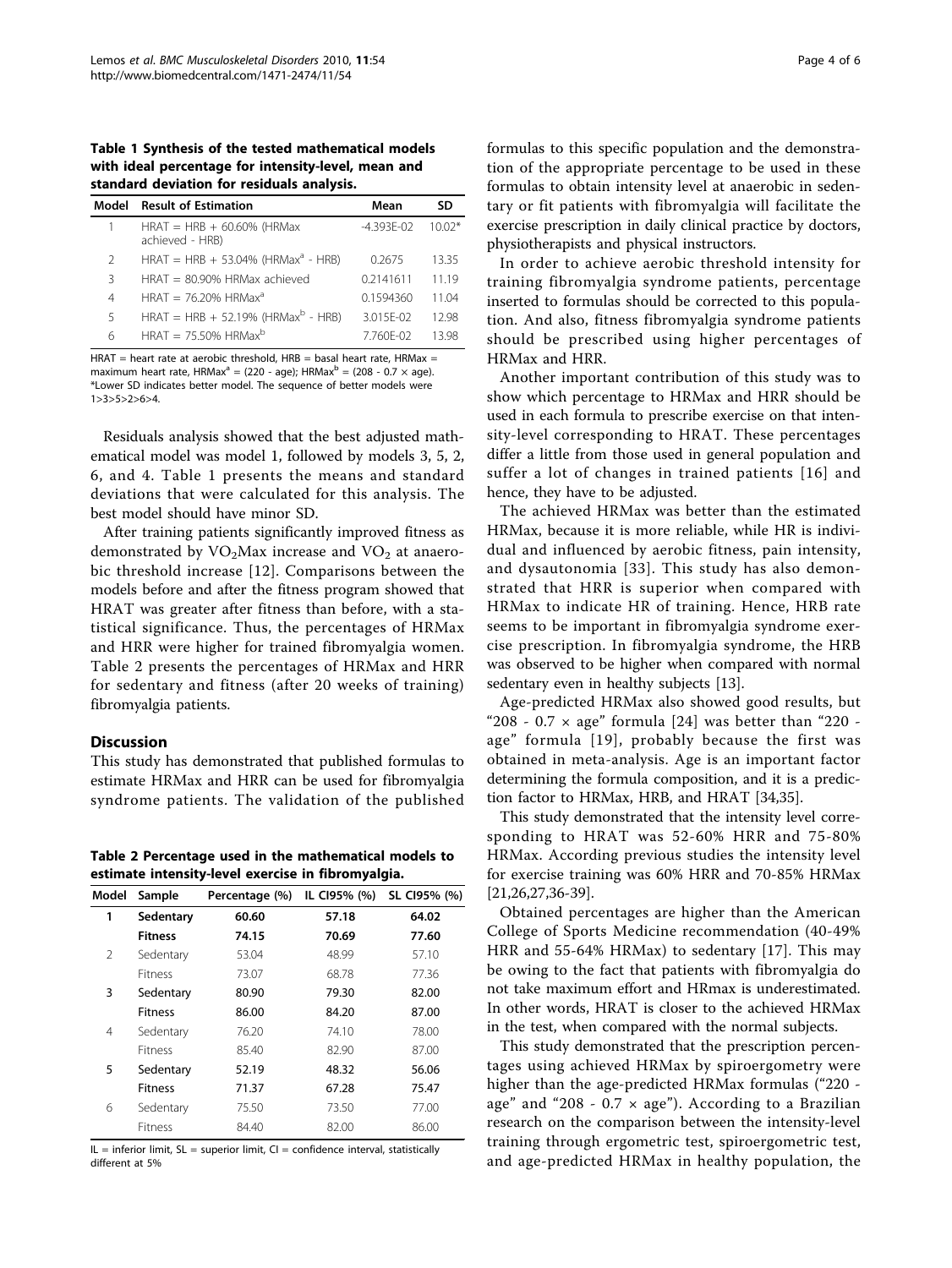<span id="page-4-0"></span>prescriptions using formulas were observed to overestimate HRAT [\[40](#page-5-0)].

The majority of studies about exercise training in fibromyalgia syndrome do not describe details of prescriptions [[41](#page-5-0)]. Some have used percentage of HRmax obtained by ergometry [7,[42\]](#page-5-0), and others have evaluated a 6 min walking test [9,[43,44\]](#page-5-0). Few have used spiroergometry to detect anaerobic threshold [12,13].

Although fibromyalgia syndrome patients improved  $VO<sub>2</sub>Max, VO<sub>2</sub>AT, and HRAT after aerobic exercise,$ they hardly improved HRMax [12,13]. This effect could be explained by dysautonomia presented in fibromyalgia syndrome. In this study, it was observed higher HRAT was observed after 20 weeks, evidencing that exercises improved HRAT and percentage prescription for the same HRMax.

Meta-analysis demonstrated that the intensity-level training at anaerobic threshold or higher is necessary to improve exercise effects, especially in healthy subjects. Major changes were observed to take place close to 8-12 weeks after training, and it may be soon lost whenever training intensity is decreased [[45\]](#page-5-0). Similarly, this study demonstrated comparable results. To improve aerobic fitness in aerobic-conditioned fibromyalgia syndrome patients, higher prescription percentages should be used in the formulas.

The determinations of anaerobic threshold by means of HR curve analysis have some limitation and it is not always possible due to different response to effort of myocardial function and HR [[46\]](#page-5-0). However, formulas are the most used, cheap and relevant in the clinical practice for aerobic exercise prescription.

#### Conclusion

In conclusion, the assessed formulas can be used to estimate HRMax and for exercise prescriptions in women with fibromyalgia syndrome. Furthermore, Karnoven's formula using HR achieved in ergometric test showed a better correlation. For the prescription of exercises in the threshold intensity, 52-60% HRR or 75-80% HRMax must be used in sedentary women with fibromyalgia syndrome, and these values may be higher and must be corrected for trained patients.

#### Acknowledgements

No grant supporter.

#### Author details

<sup>1</sup>Federal University of São Paulo, São Paulo, Brazil. <sup>2</sup>Federal University of Espírito Santo, Vitória, Brazil.

#### Authors' contributions

MCDL participated in the analysis and interpretation of data and drafted the manuscript. VV have made conception, design, acquisition of data. Participated in the analysis and interpretation of data, drafted the manuscript. EZ performed statiscal analysis and made contributions in the

#### Competing interests

The authors declare that they have no competing interests.

Received: 28 August 2009 Accepted: 22 March 2010 Published: 22 March 2010

#### References

- 1. Wolfe F, Smythe HA, Yunus MB, Bennet RM, Bombardier C, Goldenberg DL, Tugwell P, Campbell SM, Abeles M, Clark P: [The Americam College of](http://www.ncbi.nlm.nih.gov/pubmed/2306288?dopt=Abstract) [Rheumatology 1990 criteria for classification of fibromyalgia: report of](http://www.ncbi.nlm.nih.gov/pubmed/2306288?dopt=Abstract) [the multicenter criteria committee.](http://www.ncbi.nlm.nih.gov/pubmed/2306288?dopt=Abstract) Arthritis Rheum 1990, 33:160-72.
- 2. Valim V, Oliveira LM, Suda AL, Silva LE, Faro M, Neto TL, Feldman D, Natour J: [Peak oxygen uptake and ventilatory anaerobic threshold in](http://www.ncbi.nlm.nih.gov/pubmed/11842825?dopt=Abstract) [fibromyalgia.](http://www.ncbi.nlm.nih.gov/pubmed/11842825?dopt=Abstract) J Rheumatol 2002, 29(2):353-7.
- 3. Yunus MB: [Towards a model of pathophysiology of fibromyalgia:](http://www.ncbi.nlm.nih.gov/pubmed/1404119?dopt=Abstract) [aberrant central pain mechanisms with peripheral modulation.](http://www.ncbi.nlm.nih.gov/pubmed/1404119?dopt=Abstract) J Rheumatol 1992, 19:846-50.
- 4. Moldofsky H, Scarisbrick P: Induction of neurasthenic musculoskeletal pain syndrome by selective sleep stage deprivation. Psychosom Med 1976, 38:344
- 5. Mc Cain GA, Bell DA, Mai FM, Halliday PD: [A controlled study of the](http://www.ncbi.nlm.nih.gov/pubmed/3048273?dopt=Abstract) [effects of a supervised cardiovascular fitness training program on the](http://www.ncbi.nlm.nih.gov/pubmed/3048273?dopt=Abstract) [manifestations of primary fibromyalgia.](http://www.ncbi.nlm.nih.gov/pubmed/3048273?dopt=Abstract) Arthritis Rheum 1988, 31(9):1135-41.
- 6. Mengshoel AM, Komnaes HB, Forre O: [The effects of 20 weeks of physical](http://www.ncbi.nlm.nih.gov/pubmed/1395219?dopt=Abstract) [fitness training in female patients with fibromyalgia.](http://www.ncbi.nlm.nih.gov/pubmed/1395219?dopt=Abstract) Clin Exp Rheumatol 1992, 10(4):345-9.
- 7. Wigers SH, Stiles TC, Vogel PA: [Effects of aerobic exercise versus stress](http://www.ncbi.nlm.nih.gov/pubmed/8614771?dopt=Abstract) [management treatment in fibromyalgia: a 4.5 year prospective study.](http://www.ncbi.nlm.nih.gov/pubmed/8614771?dopt=Abstract) Scand J Rheumatol 1996, 25:77-86.
- 8. Norregaard J, Lykkegaard JJ, Mehlsen J, Danneskiold-Samsoe B: Exercise training in treatment of fibromyalgia. J Musculoskeletal Pain 1997, 5(1):71-9.
- 9. Gowans SE, deHueck A, Voss S, Silaj A, Abbey SE, Reynolds WJ: [Effects of a](http://www.ncbi.nlm.nih.gov/pubmed/11762686?dopt=Abstract) [randomised, controlled trial of exercise on mood and physical funcional](http://www.ncbi.nlm.nih.gov/pubmed/11762686?dopt=Abstract) [in individuals with fibromyalgia.](http://www.ncbi.nlm.nih.gov/pubmed/11762686?dopt=Abstract) Arthritis Rheum 2001, 45(6):519-29.
- 10. Jentoft ES, Kvalvik AG, Mengshoel AM: [Effects of pool-based and land](http://www.ncbi.nlm.nih.gov/pubmed/11308060?dopt=Abstract)[based aerobic exercise on women with fibromyalgia/chronic widespread](http://www.ncbi.nlm.nih.gov/pubmed/11308060?dopt=Abstract) [muscle pain.](http://www.ncbi.nlm.nih.gov/pubmed/11308060?dopt=Abstract) Arthritis Rheum 2001, 45(1):42-7.
- 11. Richards SCM, Scott DL: [Prescribed exercise in people with fibromyalgia](http://www.ncbi.nlm.nih.gov/pubmed/12142304?dopt=Abstract) [parallel group randomised controlled trial.](http://www.ncbi.nlm.nih.gov/pubmed/12142304?dopt=Abstract) BMJ 2002, 325:185-187.
- 12. Valim V, Oliveira LM, Suda AL: Aerobic fitness effects in fibromvalgia. J Rheumatol 2003, 30:1060-9.
- 13. Assis MR, Silva LE, Alves AM, Pessanha AP, Valim V, Feldman D, Neto TL, Natour J: [A randomized controlled trial of deep water running: clinical](http://www.ncbi.nlm.nih.gov/pubmed/16463414?dopt=Abstract) [effectiveness of aquatic exercise to treat fibromyalgia.](http://www.ncbi.nlm.nih.gov/pubmed/16463414?dopt=Abstract) Arthritis Rheum 2006, 55(1):57-65.
- 14. Wasserman K, Van Kessel AL, Burton GG: [Interaction of physiological](http://www.ncbi.nlm.nih.gov/pubmed/6017656?dopt=Abstract) [mechanisms during exercise.](http://www.ncbi.nlm.nih.gov/pubmed/6017656?dopt=Abstract) J Appl Physiol 1967, 22:71-85.
- 15. Faude O, Kindermann W, Meyer T: [Lactate threshold concepts: how valid](http://www.ncbi.nlm.nih.gov/pubmed/19453206?dopt=Abstract) [are they?](http://www.ncbi.nlm.nih.gov/pubmed/19453206?dopt=Abstract) Sports Med 2009, 39(6):469-90.
- 16. Koike A, Wasserman K, Tanigushi K, Hiroe M, Marumo F: [The critical](http://www.ncbi.nlm.nih.gov/pubmed/8195526?dopt=Abstract) [capillary PO2 and the lactate threshold in patients with cardiovascular](http://www.ncbi.nlm.nih.gov/pubmed/8195526?dopt=Abstract) [disease.](http://www.ncbi.nlm.nih.gov/pubmed/8195526?dopt=Abstract) J Am Coll Cardiol 1994, 23:1644-50.
- 17. American College of Sports Medicine [ACSM]: Principles of exercise prescription. ACMS's guidelines for exercise testing and prescription Lippincott Williams & Wilkins, 6 2000, 91-108.
- 18. Barros Neto TL, César MC, Tambeiro VL: Assessment of the cardio respiratory fitness. The exercise: physiological preparation, medical assessment, special and prevention aspects Atheneu. São PauloGhorayeb N, Barros Neto TL 1999, 15-24.
- 19. Fox SM III, Naughton JP, Haskell WL: [Physical activity and the prevention](http://www.ncbi.nlm.nih.gov/pubmed/4945367?dopt=Abstract) [of coronary heart disease.](http://www.ncbi.nlm.nih.gov/pubmed/4945367?dopt=Abstract) Ann Clin Res 1971, 3:404-32.
- 20. Goldberg L, Elliot DL, Kuehl KS: [Assessment of exercise intensity formulas](http://www.ncbi.nlm.nih.gov/pubmed/3383662?dopt=Abstract) [by use of ventilatory threshold.](http://www.ncbi.nlm.nih.gov/pubmed/3383662?dopt=Abstract) Chest 1988, 94(1):95-8.
- 21. Scharff-Olson M, Williford HN, Smith FH: [The heart rate VO2 relationship](http://www.ncbi.nlm.nih.gov/pubmed/1293420?dopt=Abstract) [of aerobic dance: a camparison of target heart rate methods.](http://www.ncbi.nlm.nih.gov/pubmed/1293420?dopt=Abstract) J Sports Med Phys Fitness 1992, 32(4):372-7.